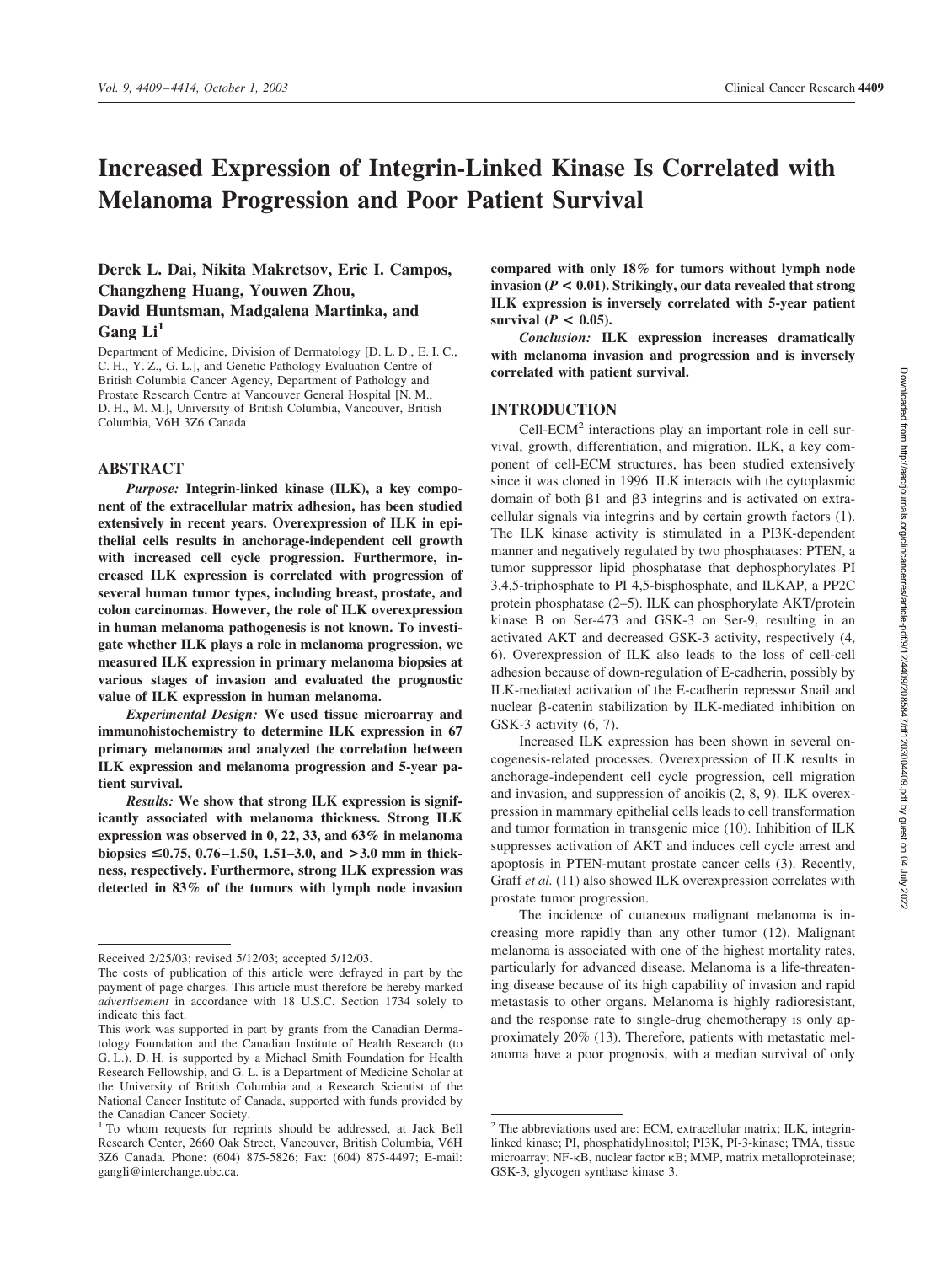|                            | Intensity of ILK staining |            |            |           |       |               |
|----------------------------|---------------------------|------------|------------|-----------|-------|---------------|
|                            | $\overline{0}$            | $1+$       | $2+$       | $3+$      | Total | $P^a$         |
| Age                        |                           |            |            |           |       |               |
| $\leq 60$                  | 3(8%)                     | 10(26%)    | $19(50\%)$ | 6(16%)    | 38    |               |
| >60                        | $0(0\%)$                  | 7(24%)     | $12(41\%)$ | 10(35%)   | 29    | > 0.05        |
| <b>Sex</b>                 |                           |            |            |           |       |               |
| Male                       | $0(0\%)$                  | 10(26%)    | 16(42%)    | 12(32%)   | 38    |               |
| Female                     | $3(10\%)$                 | 7(24%)     | 15 (52%)   | $4(14\%)$ | 29    | > 0.05        |
| Tumor thickness (mm)       |                           |            |            |           |       |               |
| $\leq 0.75$                | 1(7%)                     | 3(21%)     | 10(71%)    | $0(0\%)$  | 14    |               |
| $0.76 - 1.5$               | 1(3%)                     | 10(28%)    | 17(47%)    | 8(22%)    | 36    |               |
| $1.51 - 3.0$               | $1(11\%)$                 | 2(22%)     | 3(33%)     | 3(33%)    | 9     | $\leq 0.05^b$ |
| >3.0                       | $0(0\%)$                  | 2(25%)     | 1(13%)     | 5(63%)    | 8     | $< 0.05^c$    |
| Lymph node invasion        |                           |            |            |           |       |               |
| Negative                   | 3(5%)                     | $16(26\%)$ | 31(51%)    | 11(18%)   | 61    |               |
| Positive                   | $0(0\%)$                  | 1(17%)     | $0(0\%)$   | 5(83%)    | 6     | < 0.01        |
| Tumor subtype <sup>d</sup> |                           |            |            |           |       |               |
| <b>SSM</b>                 | 2(7%)                     | 6(19%)     | 15 (48%)   | 8(26%)    | 31    |               |
| <b>LMM</b>                 | $0(0\%)$                  | $2(20\%)$  | 7(70%)     | $1(10\%)$ | 10    |               |
| Other                      | 1(4%)                     | 9(35%)     | 9(35%)     | 7(27%)    | 26    | > 0.05        |
| $\text{Site}^e$            |                           |            |            |           |       |               |
| Sun protected              | 2(4%)                     | 12(23%)    | 24(45%)    | 15(28%)   | 53    |               |
| Sun exposed                | 1(7%)                     | 5(36)      | $7(50\%)$  | 1(7%)     | 14    | > 0.05        |

*Table 1* ILK expression and clinicopathological characteristics

 $a_{\chi}^2$  test for low to moderate (0, 1+, 2+) versus high ILK expression (3+).<br>  $b_{\text{Tumors}} \leq 1.5 \text{ mm}$  versus >1.5 mm.<br>  $c_{\text{Tumors}} \leq 3.0 \text{ mm}$  versus >3.0 mm.<br>  $d_{\text{SSM}}$ , superficial spreading melanoma; LMM, lentigo ma and nodular melanoma. *<sup>e</sup>* Sun-protected sites: trunk, arm, leg, and feet. Sun-exposed sites: head and neck.

5– 8 months (14). Because of the fact that ILK overexpression is closely related to tumor cell migration and invasion, we hypothesized that increased ILK expression may be associated with melanoma progression. We, thus, used TMA and immunohistochemistry to evaluate the ILK expression level in primary human melanoma at different stages. Here, we report for the first time that overexpression of ILK is closely correlated with melanoma progression and inversely related to 5-year patient survival.

## **MATERIALS AND METHODS**

**TMA Construction.** Formalin-fixed, paraffin-embedded tissue blocks containing primary melanoma were obtained from the 1990 –1997 archives of the Department of Pathology, Vancouver General Hospital. The most representative tumor area was carefully selected and marked on the H&E-stained slide. The TMAs were assembled using a tissue-array instrument (Beecher Instruments, Silver Spring, MD) consisting of thinwalled stainless steel punches and stylets used to empty and transfer the needle content. The assembly was held in an X-Y position guide equipped with semiautomatic micrometers, with a 1-mm increment between individual samples and 3-mm punch depth stop device. Briefly, the instrument was used to create holes in a recipient block with defined array cores. A solid stylet, which closely fit the needle, was used to transfer the tissue cores into the recipient block. Taking into account the limitations of the representative areas of the tumor, we used duplicate or triplicate 0.6-mm diameter tissue cores from each donor block. Multiple  $4\text{-}\mu\text{m}$  sections were cut with a Leica microtome. Sections were transferred to adhesive-coated slides using routine histology procedures. One section was routinely deparaffinized with standard xylene and hydrated through graded ethanol in water, then stained with H&E and covered with a coverslip. The remaining sections were stored at room temperature for immunohistochemistry staining.

Eighty-seven melanoma primaries and 16 nevi were used for the construction of the array. Because of loss of biopsy cores or lack of tumor, scoring for ILK staining was obtained in 76 melanoma primaries and 12 nevi. In addition, clinical information including patient's gender, age, thickness of tumor (Breslow), tumor location, and histological subtype was available for 67 melanoma patients (Table 1). There were 38 males and 29 females with a mean age of 58 years. Among the 67 patients, information on 5-year disease-specific survival was available for 61 patients.

**Immunohistochemistry of TMA.** The TMA slides were dewaxed by heating at 55°C for 30 min and by three washes, 5 min each, with xylene. Tissues were rehydrated by a series of 5-min washes in 100, 90, and 70% ethanol and PBS. Antigen retrieval was performed by microwaving the samples for 4 min, 20 s at full power in 250 ml of 10 mM sodium citrate (pH 6.0). Endogenous peroxidase activity was blocked with 0.3% hydrogen peroxide for 20 min. Nonspecific binding was blocked with goat serum for 30 min. The primary polyclonal rabbit anti-ILK antibody (Stressgen, Victoria, British Columbia, Canada) was diluted 1:100 using goat serum and incubated at room temperature for 1 h. After three washes, 2 min each with PBS, the sections were incubated with a biotinylated goat antirabbit sec-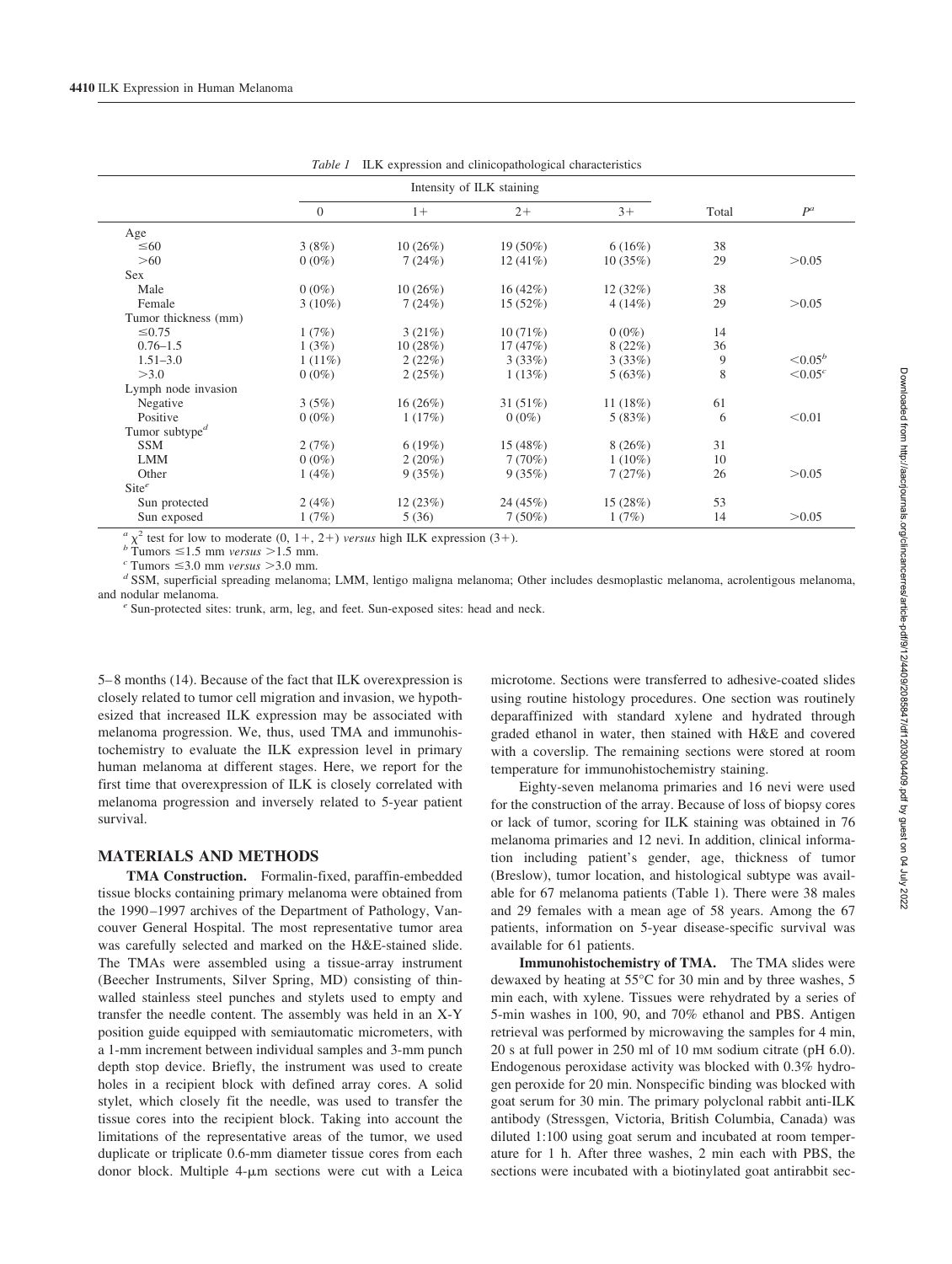

*Fig. 1* ILK expression in human melanoma TMA. The *top panel* shows the immunohistochemical staining of representative cores of the TMA (magnification, 25). The *bottom panels* represent different levels of ILK expression: *a*, negative or no ILK expression (0); *b*, weak ILK expression  $(1+)$ ; *c*, moderate ILK expression  $(2+)$ ; *d*, strong ILK expression  $(3+)$ . Magnification,  $\times$ 400.

ondary antibody for 30 min (Santa Cruz Biotechnology, Santa Cruz, CA). After three washes, 2 min each with PBS, horseradish peroxidase-streptavidin (Santa Cruz Biotechnology) was added to the section for 30 min, followed by another three washes, 2 min each with PBS. The samples were developed with 3,3-diaminobenzidine substrate (Vector Laboratories, Burlington, Ontario, Canada) for 7 min and counterstained with hematoxylin. Then, the slides were dehydrated following a standard procedure and sealed with coverslips. Negative controls were performed by omitting ILK antibody during the primary antibody incubation.

**Evaluation of Immunostaining.** The ILK staining was examined double-blinded by three independent observers (including one dermatopathologist) simultaneously, and a consensus score was reached for each core. The staining intensity of each core was scored as negative (0), weak staining  $(1+)$ , moderate staining  $(2+)$ , and strong staining  $(3+)$ . There was a high level of consistency of immunohistochemical staining between the duplicate or triplicate cores in the TMAs. Eighty-five percent of the biopsies had uniform staining between different cores. For the other 15% of cases that had one level of difference in staining between cores, the higher score was used for statistical analysis. The reason for differential staining in some biopsies could be that melanoma is a heterogeneous tumor, so different areas in the tumor may represent different stages of tumor progression.

**Statistical Analysis.** The relationship between the ILK expression and the clinicopathological parameters, including age, sex, tumor thickness, location, histological subtype, and lymph node invasion, was evaluated by  $\chi^2$  test. The relationship between ILK expression and 5-year survival was assessed by F test.

## **RESULTS**

**Clinicopathological Findings.** For melanoma staging, we used Breslow thickness as our criteria for evaluating ILK expression:  $\leq 0.75$  mm, low risk; 0.76–1.5 mm, intermediate risk;  $1.51-3.0$  mm, high risk;  $>3.0$  mm, very high risk (15). For the 67 cases in which ILK staining and complete clinicopathological information was available, 14 were  $\leq 0.75$  mm, 36 were 0.76 – 1.5 mm, 9 were 1.51 – 3.0 mm, and 8 were  $>$  3.0 mm thick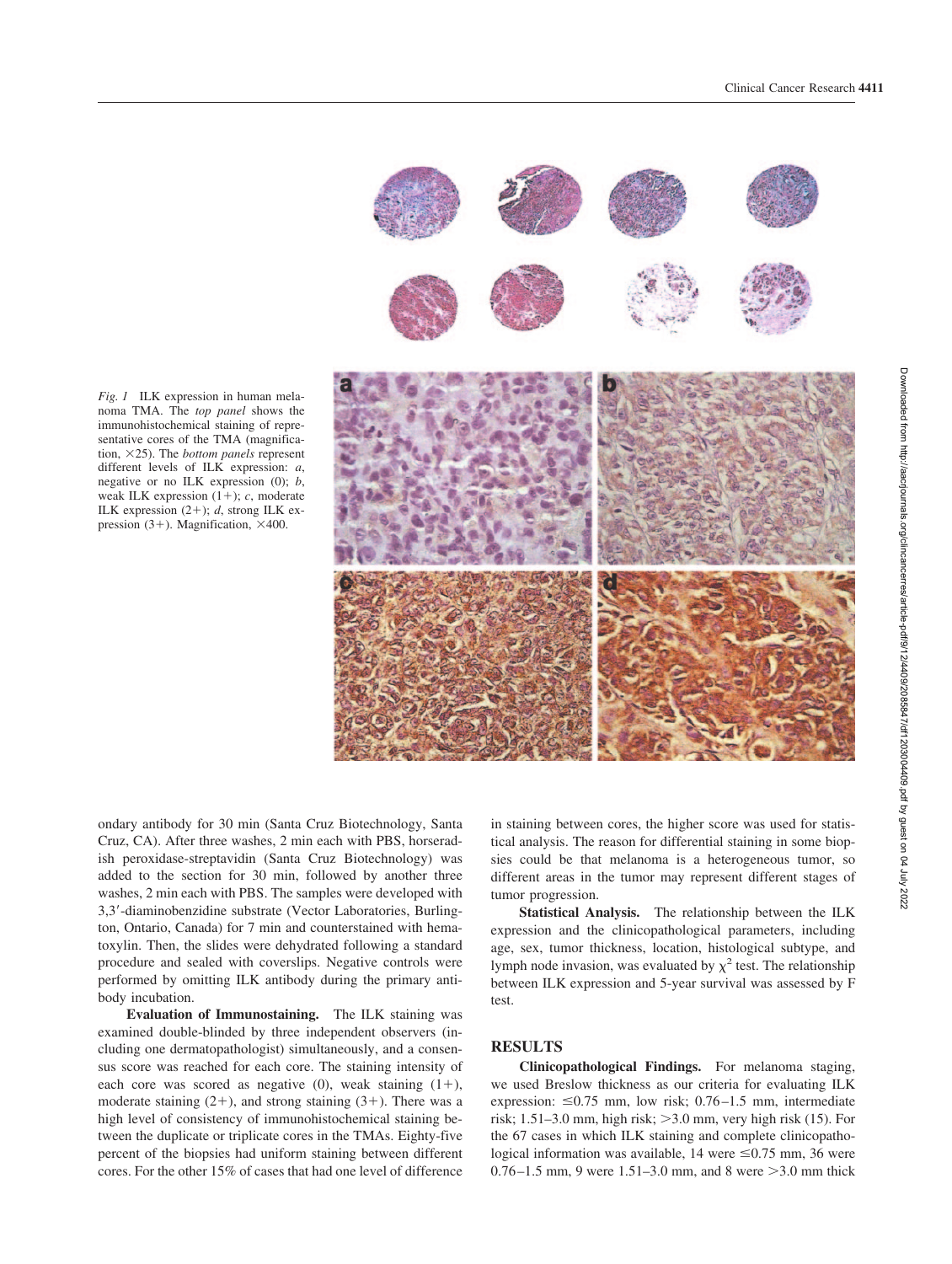

*Fig. 2* Correlation between strong ILK expression and melanoma thickness.  $\ast$ ,  $P \le 0.05$ , comparison of tumors  $\le 0.75$  mm thick *versus* tumors 1.51–3.0 mm thick; \*\*,  $P < 0.01$ , comparison of tumors  $\le 0.75$ mm thick *versus* tumors  $>3.0$  mm thick. Analysis was by  $\chi^2$  test.



*Fig. 3* Correlation between strong ILK expression and lymph node invasion. Tumors with lymph node invasion have a significantly higher percentage of strong ILK expression than tumors without lymph node invasion. \*\*,  $P < 0.01$ ,  $\chi^2$  test.

(Table 1). Among the 67 cases, 31 were superficial spreading melanoma, 10 were lentigo maligna melanoma, and other 26 cases consisted of desmoplastic melanoma, acrolentigous melanoma, and nodular melanoma. Fourteen melanomas were located in sun-exposed sites (head and neck), and 53 were located in sun-protected sites (trunk, arm, leg, and feet). Lymph node invasion was observed in six cases.

**Correlation between ILK Expression and Melanoma Progression.** To assess whether ILK expression is associated with melanoma progression, we examined ILK expression in melanoma primaries at various stages of invasion by immunohistochemistry. Staining for ILK was uniform in 85% of biopsies with duplicate or triplicate cores. Various levels of ILK expression were observed in the cytoplasm in the melanoma biopsies (Fig. 1). ILK expression was negative (0) in 3 (4.5%), weak  $(1+)$  in 17 (25.4%), moderate  $(2+)$  in 31 (46.3%), and strong  $(3+)$  in 16 primary melanomas  $(23.9\%)$ . ILK staining was uniform in the tumor biopsies with more than 75% of cells stained in all three categories  $(1+, 2+,$  and  $3+)$ . When ILK expression is compared in tumors with different thickness, we find that strong ILK expression  $(3+)$  significantly correlates with thicker tumors. As shown in Table 1, strong ILK expression  $(3+)$  is significantly more in melanomas  $>1.5$  mm thick (8) of 17, 47%) compared with tumors  $\leq 1.5$  mm (8 of 50, 16%;  $P < 0.05$ ,  $\chi^2$  test). The percentage of strong ILK expression  $(3+)$  is even higher in melanomas over 3 mm thick (5 of 8, 63%) compared with tumors  $\leq 3.0$  mm (11 of 59, 19%; *P* < 0.05,  $\chi^2$  test). The percentage of strong ILK expression (3+) gradually increases with melanoma thickness: 0% in tumors ≤0.75 mm, 22% in tumors 0.76–1.5 mm, 33% in tumors 1.51–3.0 mm, and 63% in tumors 3.0 mm thick (Fig. 2). Furthermore, strong ILK expression was detected in 83% of the tumors with lymph node invasions compared with only 18% for tumors without lymph node invasions ( $P < 0.01$ ,  $\chi^2$  test; Fig. 3 and Table 1). Weak or moderate ILK staining did not correlate with melanoma thickness or lymph node invasion. Tumor ulceration is often considered an indicator for patient survival. However, information on tumor ulceration for these patients was unavailable, so we were unable to compare ILK expression between ulcerated tumors and nonulcerated lesions. In addition, we did not find correlation between ILK expression with age, sex, tumor subtype, or location of tumors (sun protected *versus* sun exposed; Table 1).

For 42 biopsies that contained normal skin, uniform ILK staining was observed in all layers of keratinocytes and hair follicles: 6 weak  $(1+)$ , 26 moderate  $(2+)$ , and 10 strong  $(3+)$ ILK expression. Little ILK staining was observed in the dermis. In addition, we examined the ILK expression in 12 benign nevi and found that ILK staining was negative in 1 (8.3%), weak  $(1+)$  in 4 (33.3%), and moderate (2+) in 7 (58.3%) biopsies. None of the 12 nevi had strong ILK staining.

**Survival Analysis.** Because strong ILK staining was found in most advanced melanomas, we sought to evaluate whether ILK staining might be related to patient survival. Kaplin-Meier survival curves, constructed using disease-specific survival at 5 years, were evaluated for biopsies that stained negative to moderate  $(0, 1+, 2+)$  and those that stained strongly  $(3+)$  for ILK expression (Fig. 4). Our data revealed that strong ILK expression was inversely correlated with 5-year patient survival ( $P < 0.05$ , F test).

### **DISCUSSION**

Melanoma is one of the most lethal malignancies among human cancers because of its highly metastatic character and resistance to conventional therapies. Patients with melanoma have a dismal prognosis, and there is still no reliable prognostic marker for this disease. Although ILK has been shown to play an important role in tumorigenesis of a number of human cancers (7, 8, 16 –18), most data are derived from *in vitro* studies or animal models. The purpose of this study was to gain information on the role of ILK in melanoma progression. We used TMA technology and immunohistochemistry to investigate ILK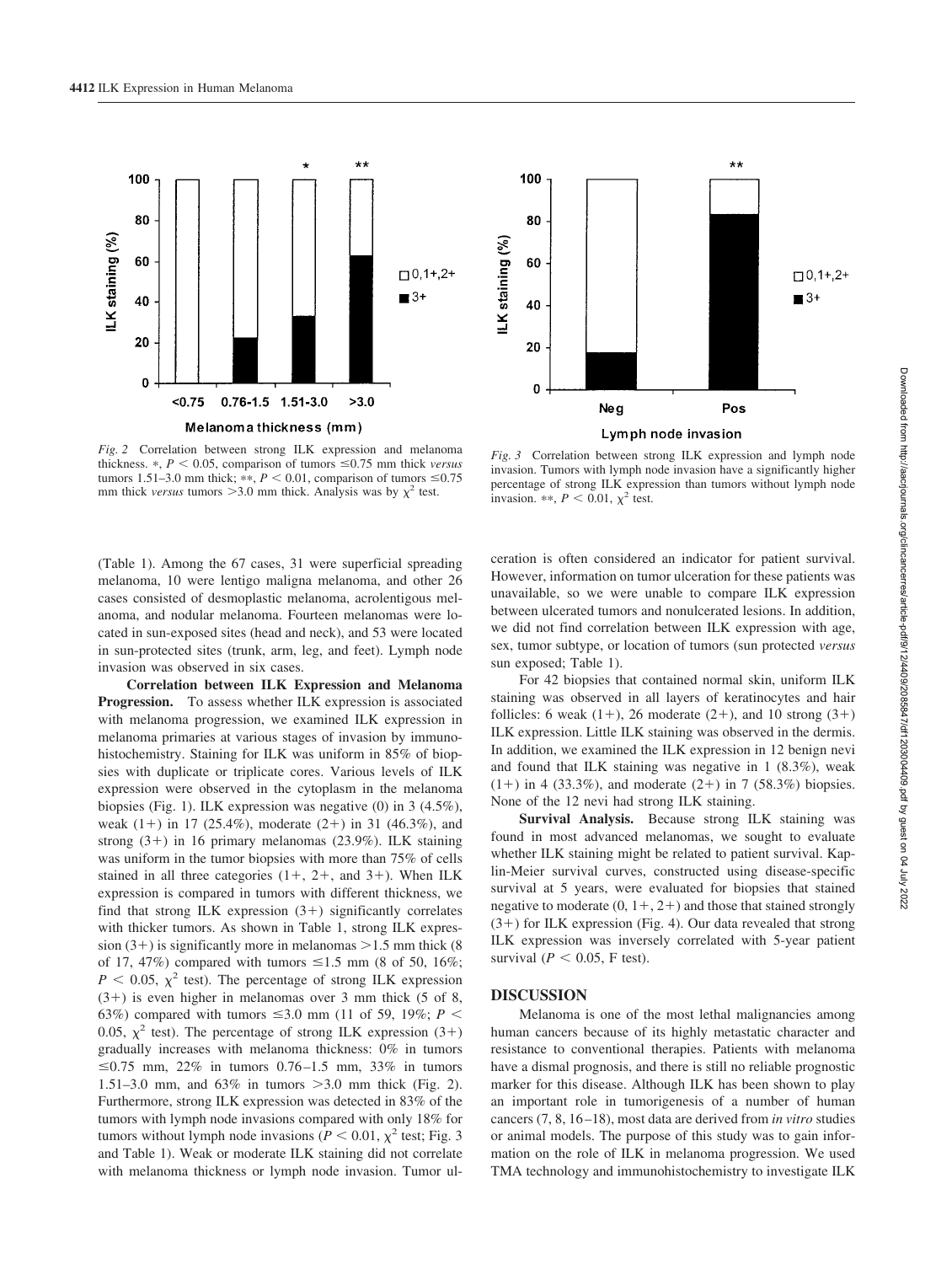

*Fig. 4* Kaplan-Meier survival curve according to ILK expression. Patients with negative to moderate ILK expression  $(0, 1+, 2+, n = 47)$ have a significantly better 5-year survival than those with strong ILK expression (3+;  $n = 14$ ).  $P < 0.05$ , F test.

expression in primary melanoma biopsies. Our results for the first time demonstrate that ILK expression increases as melanoma progresses (Fig. 2). In addition, strong ILK expression is also correlated with lymph node invasion (Fig. 3) and inversely related to 5-year survival (Fig. 4). Our data are concordant with the published association of ILK expression with prostate cancer progression (11).

The overexpression of ILK in advanced melanoma could be explained by the involvement of ILK in cell survival and death pathways. Previous studies indicate that ILK functions as an effector of the PI3K/Akt cell survival pathway. ILK positively regulates Akt activity and negatively regulates GSK-3 in a PI3K-dependent manner (4, 6). ILK directly phosphorylates Akt on Ser-473, which, together with Thr-308 phosphorylation by phosphoinositide-dependent kinase, activates Akt (4, 6). Akt then activates IKK, the IKB kinase that phosphorylates IKB, leading to its degradation and subsequent activation of NF-KB (19), leading to suppression of apoptosis. Not surprisingly, a recent study by Dhawan *et al.* (20) showed Akt is constitutively activated in melanoma, which leads to up-regulation of NF-KB and tumor progression. It is conceivable that high expression of ILK in melanoma, as we found in this study, would result in constitutive activation of Akt. Activation of Akt can also upregulate vascular endothelial growth factor expression (21), a key component for angiogenesis, thus stimulating tumor invasion. Indeed, Segrelles *et al.* (22) showed that Akt signaling plays an important role in skin tumorigenesis.

In addition to its involvement in PI3K/Akt/NF-KB signaling, ILK is believed to play a role in *Wnt* and growth factor signaling pathways. ILK directly phosphorylates GSK-3 at Ser-9 (6), resulting in reduced GSK-3 activity. ILK-mediated inhibition of GSK-3 activity may lead to down-regulation of E-cadherin expression, nuclear translocation of  $\beta$ -catenin, and activation of the transcription factor AP-1 (2, 23). Stabilization of  $\beta$ -catenin may be responsible for ILK-mediated up-regulation of cyclin D1 (24). Up-regulation of AP-1 and cyclin D1, thus, leads to cell cycle progression. In fact, a recent study by Kielhorn *et al.* (25) demonstrated that nuclear phospho- $\beta$ -catenin

expression was common in metastatic melanoma and significantly associated with poor overall survival. The increased nuclear phospho-β-catenin in melanoma could be caused by high expression of ILK in these tumors.

Another ILK-mediated pathway that may enhance tumor progression is its regulation on MMP expression. During tumor progression, MMPs facilitate the pathological processes of tumor invasion, angiogenesis, and metastasis by breaking down the ECM (26). It has been shown that overexpression of ILK results in increased MMP-9 expression (27), which is in agreement with our observation that melanoma biopsies with lymph node invasion expressed a significantly higher amount of ILK compared with those without lymph node invasion.

Overexpression of ILK induces invasive phenotypes *in vitro*, and inhibition of ILK can suppress the growth of colon carcinoma xenografts (7, 27). However, limited information is available for ILK expression in human tumor biopsies. Given the fact that there is still no reliable prognostic marker available for melanoma and that increased ILK expression is significantly associated with melanoma progression and inversely correlated with patient survival, ILK may serve as a promising prognostic marker and therapeutic target for malignant melanoma.

#### **ACKNOWLEDGMENTS**

We thank Kuljit Parhar for technical support with immunohistochemistry, Andrew Coldman for collecting patient survival data, and Maggie Cheang for statistical analysis.

#### **REFERENCES**

1. Hannigan, G. E., Leung-Hagesteijn, C., Fitz-Gibbon, L., Coppolino, M. G., Radeva, G., Filmus, J., Bell, J. C., and Dedhar, S. Regulation of cell adhesion and anchorage-dependent growth by a new  $\beta$ 1-integrinlinked protein kinase. Nature (Lond.), *379:* 91–96, 1996.

2. Dedhar, S. Cell-substrate interactions and signaling through ILK. Curr. Opin. Cell Biol., *12:* 250 –256, 2000.

3. Persad, S., Attwell, S., Gray, V., Delcommenne, M., Troussard, A., Sanghera, J., and Dedhar, S. Inhibition of integrin-linked kinase (ILK) suppresses activation of protein kinase B/Akt and induces cell cycle arrest and apoptosis of PTEN-mutant prostate cancer cells. Proc. Natl. Acad. Sci. USA, *97:* 3207–3212, 2000.

4. Persad, S., Attwell, S., Gray, V., Mawji, N., Deng, J. T., Leung, D., Yan, J., Sanghera, J., Walsh, M. P., and Dedhar, S. Regulation of protein kinase B/Akt-serine 473 phosphorylation by integrin-linked kinase: critical roles for kinase activity and amino acids arginine 211 and serine 343. J. Biol. Chem., *276:* 27462–27469, 2001.

5. Leung-Hagesteijn, C., Mahendra, A., Naruszewicz, I., and Hannigan, G. E. Modulation of integrin signal transduction by ILKAP, a protein phosphatase 2C associating with the integrin-linked kinase, ILK1. EMBO J., *20:* 2160 –2170, 2001.

6. Delcommenne, M., Tan, C., Gray, V., Rue, L., Woodgett, J., and Dedhar, S. Phosphoinositide-3-OH kinase-dependent regulation of glycogen synthase kinase 3 and protein kinase B/AKT by the integrinlinked kinase. Proc. Natl. Acad. Sci. USA, *95:* 11211–11216, 1998.

7. Tan, C., Costello, P., Sanghera, J., Dominguez, D., Baulida, J., de Herreros, A. G., and Dedhar, S. Inhibition of integrin linked kinase  $(ILK)$  suppresses  $\beta$ -catenin-Lef/Tcf-dependent transcription and expression of the E-cadherin repressor, snail, in APC-/- human colon carcinoma cells. Oncogene, *20:* 133–140, 2001.

8. Attwell, S., Roskelley, C., and Dedhar, S. The integrin-linked kinase (ILK) suppresses anoikis. Oncogene, *19:* 3811–3815, 2000.

9. Radeva, G., Petrocelli, T., Behrend, E., Leung-Hagesteijn, C., Filmus, J., Slingerland, J., and Dedhar, S. Overexpression of the integrin